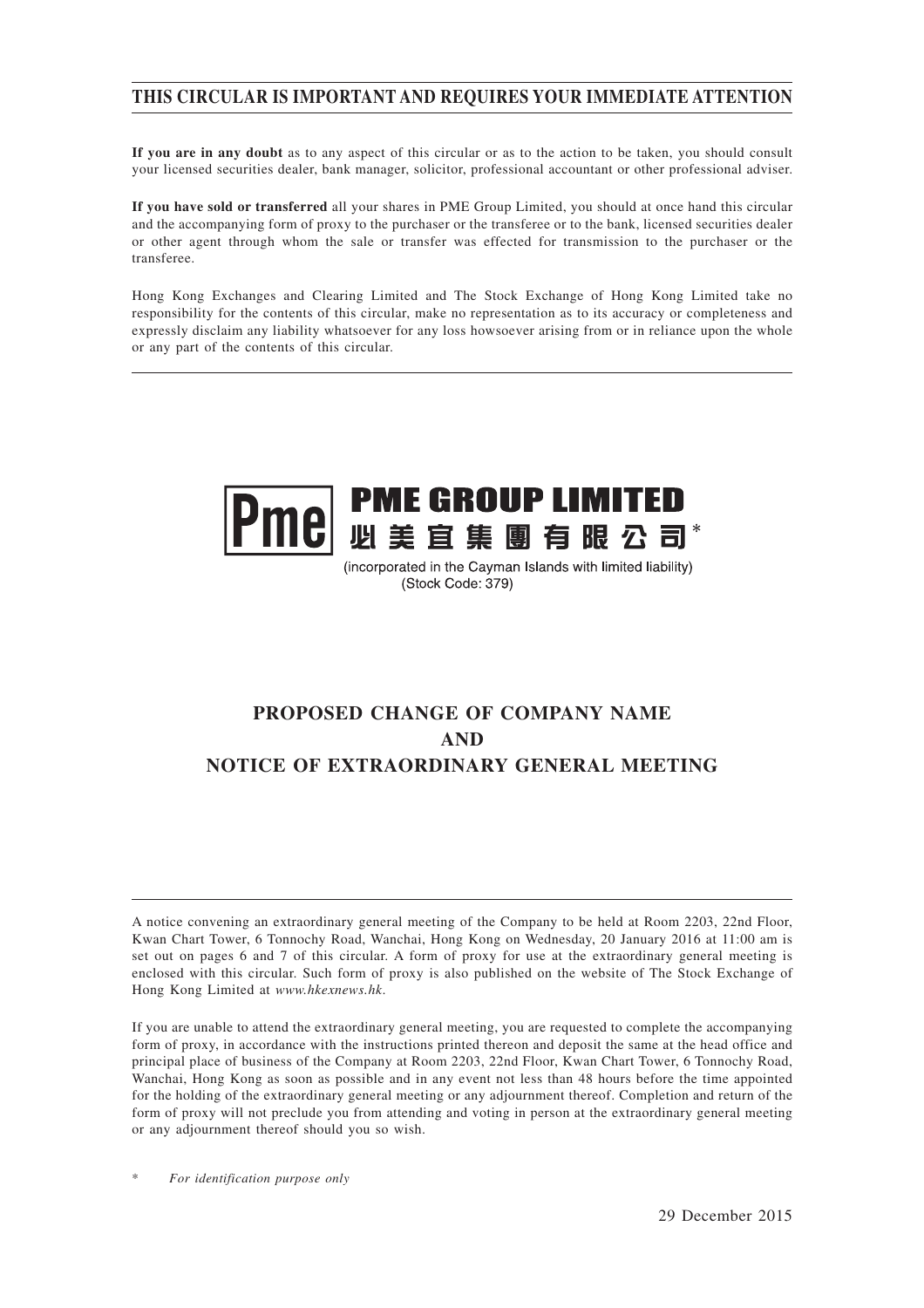# **CONTENTS**

# Page

| Letter from the Board |                             |
|-----------------------|-----------------------------|
|                       | $\mathcal{D}_{\mathcal{L}}$ |
|                       | 3                           |
|                       | $\overline{\mathcal{A}}$    |
|                       | $\overline{4}$              |
|                       | $\overline{\mathcal{A}}$    |
|                       |                             |
|                       | 6                           |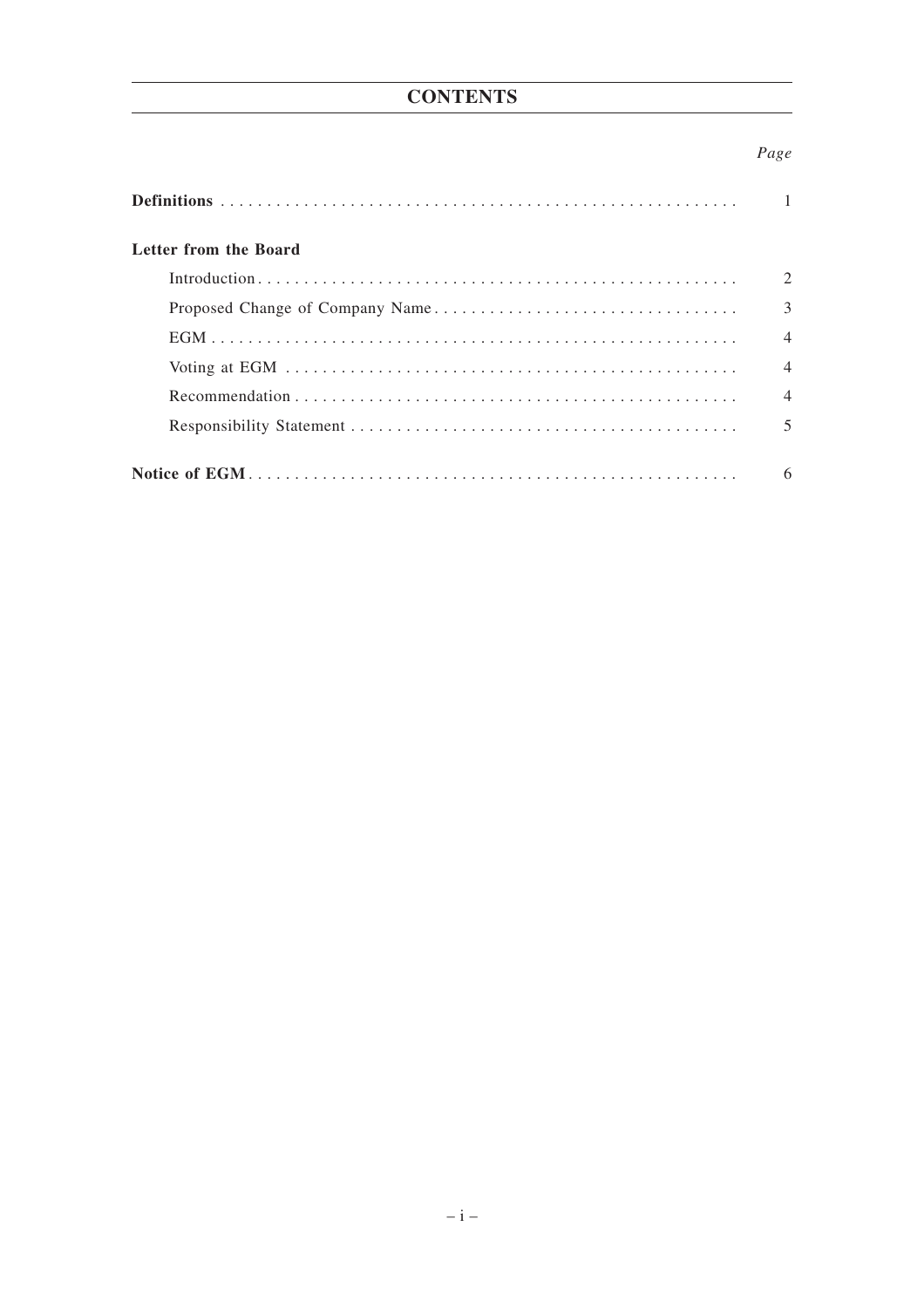# **DEFINITIONS**

*In this circular, unless the context otherwise requires, the following expressions shall have the following meanings:*

| "Articles of Association" | the articles of association of the Company                                                                                                                                                                                                                                                                                                                                              |
|---------------------------|-----------------------------------------------------------------------------------------------------------------------------------------------------------------------------------------------------------------------------------------------------------------------------------------------------------------------------------------------------------------------------------------|
| "Board"                   | the board of Directors                                                                                                                                                                                                                                                                                                                                                                  |
| "Change of Company Name"  | the proposed change of English name of the Company<br>from "PME Group Limited" to "China Ever Grand<br>Financial Leasing Group Co., Ltd." and the registration<br>of the Chinese name "中國恒嘉融資租賃集團有限公司"<br>as the secondary name of the Company to replace the<br>existing Chinese name of the Company "必美宜集團有限<br>$\triangle$ $\overline{p}$ ", adopted for identification purpose only |
| "Company"                 | PME Group Limited, a company incorporated in the<br>Cayman Islands with limited liability and the Shares of<br>which are listed on the main board of the Stock Exchange                                                                                                                                                                                                                 |
| "Directors"               | the directors of the Company                                                                                                                                                                                                                                                                                                                                                            |
| "EGM"                     | the extraordinary general meeting of the Company to be<br>convened on Wednesday, 20 January 2016 at 11:00 a.m.<br>for the purpose of considering, and if thought fit,<br>approving the Change of Company Name                                                                                                                                                                           |
| "Hong Kong"               | the Hong Kong Special Administrative Region of the<br>People's Republic of China                                                                                                                                                                                                                                                                                                        |
| "Listing Rules"           | the Rules Governing the Listing of Securities on the<br><b>Stock Exchange</b>                                                                                                                                                                                                                                                                                                           |
| "Share $(s)$ "            | ordinary share(s) of HK\$0.01 each in the share capital of<br>the Company                                                                                                                                                                                                                                                                                                               |
| "Shareholder(s)"          | $holder(s)$ of the Share $(s)$                                                                                                                                                                                                                                                                                                                                                          |
| "Stock Exchange"          | The Stock Exchange of Hong Kong Limited                                                                                                                                                                                                                                                                                                                                                 |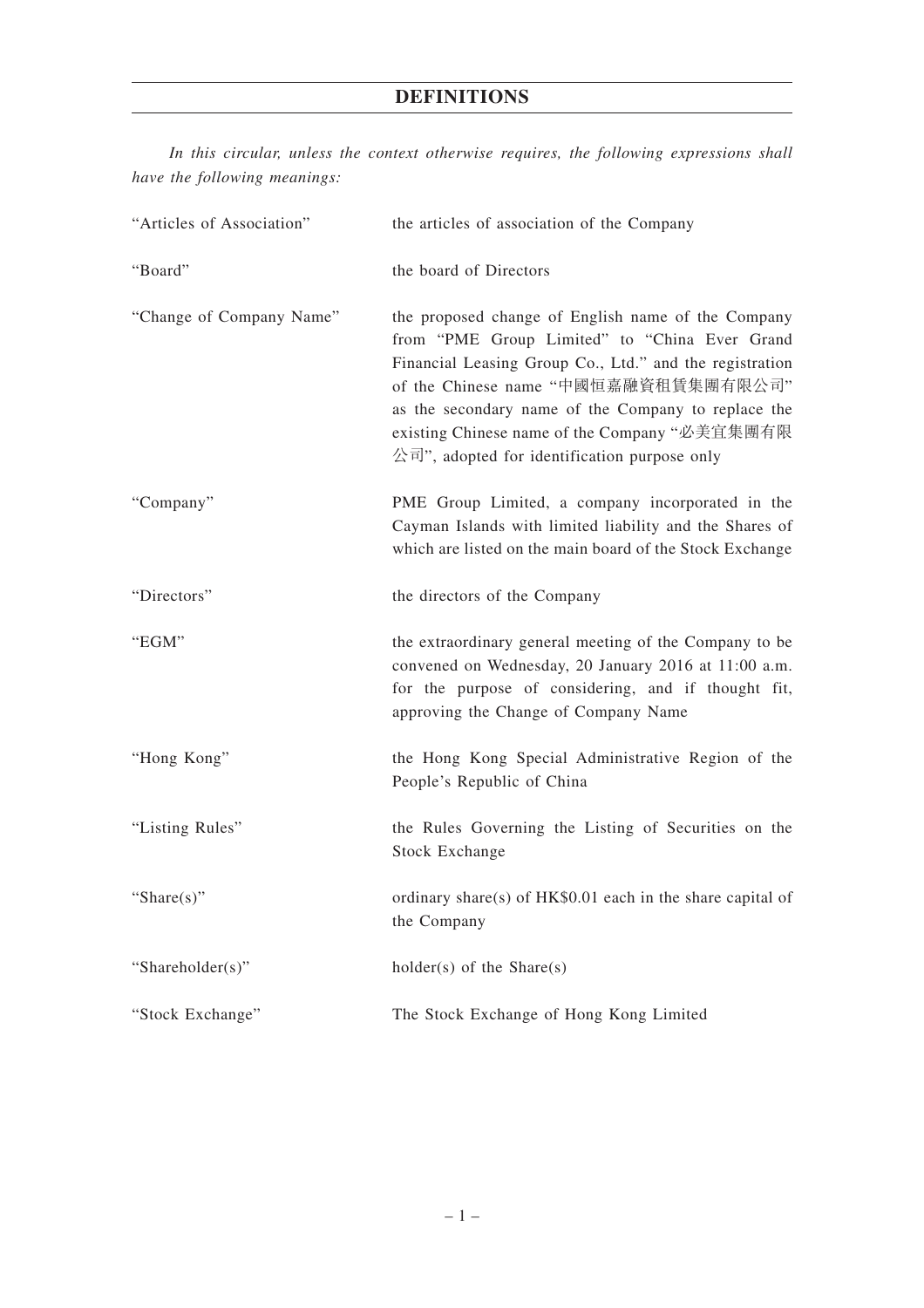# **PME GROUP LIMITED** nel - ---- ---- --- --- ---- ---<br>必 美 宜 集 團 有 眼 公 司\*

(incorporated in the Cayman Islands with limited liability) (Stock Code: 379)

*Executive Directors:* Mr. Wong Lik Ping *(Chairman)* Mr. Lai Ka Fai Mr. Feng Gang Mr. Tao Ke

*Non-executive Directors:* Mr. Cheng Kwok Woo Ms. Yeung Sau Han Agnes

*Independent Non-executive Directors:* Mr. Goh Choo Hwee Mr. Ho Hin Yip Mr. U Keng Tin

*Registered office:* Cricket Square Hutchins Drive P.O. Box 2681 Grand Cayman KY1-1111 Cayman Islands

*Head office and principal place of business:* Room 2203, 22nd Floor Kwan Chart Tower 6 Tonnochy Road Wanchai Hong Kong

29 December 2015

*To the Shareholders*

Dear Sir/Madam,

# **PROPOSED CHANGE OF COMPANY NAME AND NOTICE OF EXTRAORDINARY GENERAL MEETING**

## **INTRODUCTION**

Reference is made to the announcement of the Company dated 18 December 2015 in relation to the Change of Company Name.

The purpose of this circular is to provide you with, among other matters, further information relating to the Change of Company Name and the notice of EGM.

 $For$  *identification purpose only*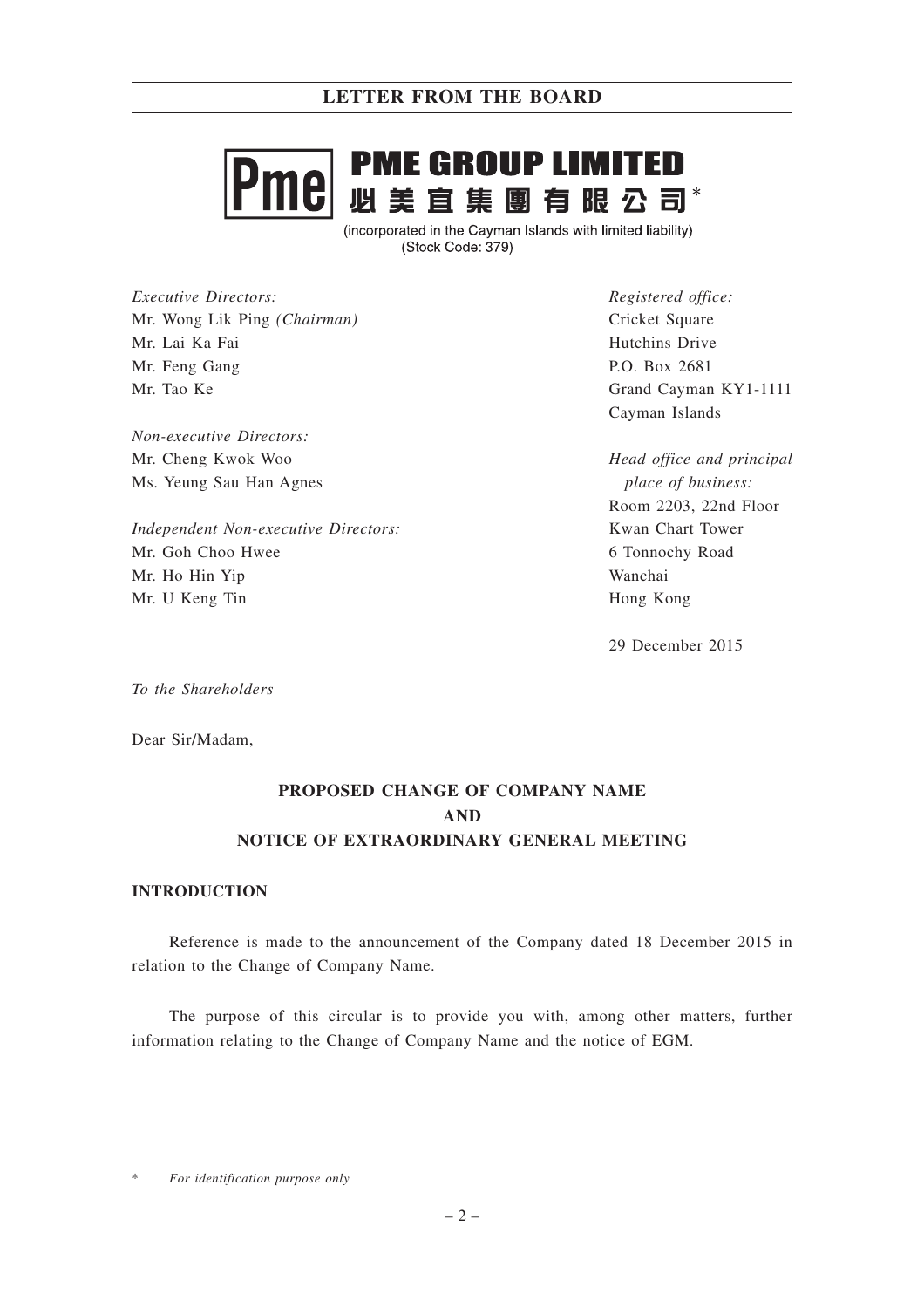## **LETTER FROM THE BOARD**

#### **PROPOSED CHANGE OF COMPANY NAME**

The Board proposed to change the English name of the Company from "PME Group Limited" to "China Ever Grand Financial Leasing Group Co., Ltd." and to register the Chinese name "中國恒嘉融資租賃集團有限公司" as the secondary name of the Company (the "Change of Company Name") to replace the existing Chinese name "必美宜集團有限公司" which was adopted for identification purpose only. The stock short names of the Company will be changed consequently.

#### **CONDITIONS OF CHANGE OF COMPANY NAME**

The proposed Change of Company Name is subject to (i) the passing of a special resolution by the Shareholders at the EGM and (ii) the approval of the proposed new English name and the proposed secondary Chinese name by the Registrar of Companies in the Cayman Islands.

## **REASONS FOR CHANGE OF COMPANY NAME**

The Board considers that the Change of Company Name will better reflect the Company's strategic business plan and future business development. The Board believes that the new English and Chinese names of the Company will provide a new corporate image and identity, whereas the Board considers to be in the interests of the Company and the Shareholders as a whole.

#### **EFFECT OF CHANGE OF COMPANY NAME**

After the satisfaction of the conditions set out above, the Change of Company Name will become effective on the date on which the Registrar of Companies in the Cayman Islands enter the new English name into the register concerned in place of the existing name and the registration of the secondary Chinese name will become effective on the date on which the Registrar of Companies in the Cayman Islands enters the secondary Chinese name (together with the primary English name) into the register concerned.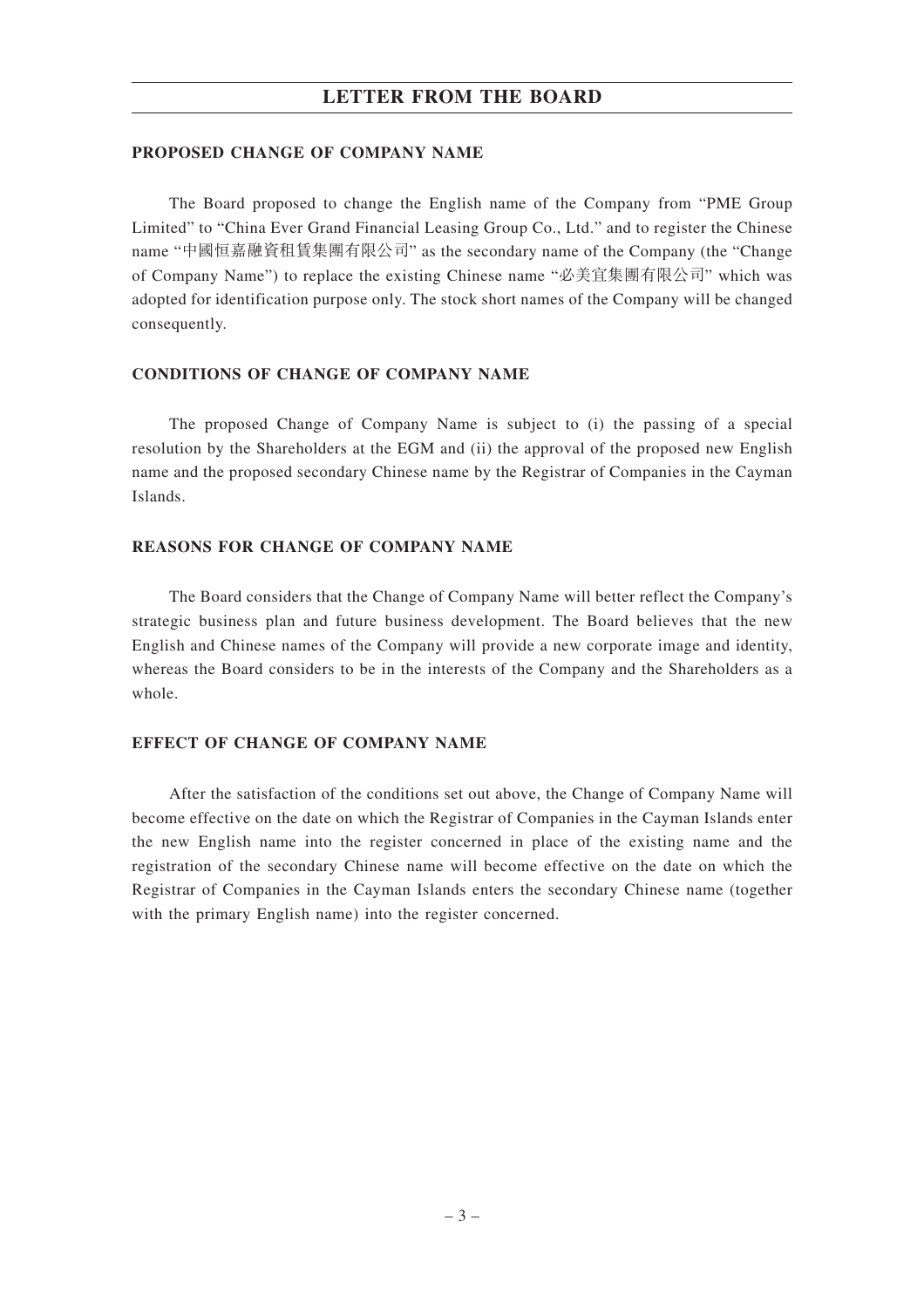### **LETTER FROM THE BOARD**

The Change of Company name does not affect any of the rights of the existing Shareholders. All existing share certificates of the Company in issue bearing the existing name of the Company shall, after the Change of Company Name, continue to be evidence of title and valid for all purposes (including for the purposes for trading, settlement, registration and delivery). There will not be any arrangement for exchange of existing share certificates of the Company for new share certificates under the new name of the Company. Share certificates of the Company to be issued after the Change of Company Name having become effective will be in the new name of the Company. The Shares will be traded on the Stock Exchange in the new stock short name after the Change of Company Name has become effective.

Further announcement(s) concerning the effective date of the Change of Company Name and the arrangement for the trading and dealings in the Shares (including the date on which the Shares will commence to be traded under the new stock short names on the Stock Exchange) will be made in due course.

#### **EGM**

A notice convening the EGM to be held at Room 2203, 22nd Floor, Kwan Chart Tower, 6 Tonnochy Road, Wanchai, Hong Kong on Wednesday, 20 January 2016 at 11:00 am is set out on pages 6 and 7 of this circular. A special resolution will be proposed at the EGM to approve, among other things, the Change of Company Name.

A form of proxy for use at the EGM is enclosed with this circular and such form of proxy is also published at the website of the Stock Exchange at *www.hkexnews.hk*. If you are unable to attend the EGM, you are requested to complete the accompanying form of proxy in accordance with the instructions printed thereon and deposit the same at the head office and principal place of business of the Company at Room 2203, 22nd Floor, Kwan Chart Tower, 6 Tonnochy Road, Wanchai, Hong Kong as soon as possible and in any event not less than 48 hours before the time appointed for the holding of the EGM or any adjournment thereof. Completion and return of the form of proxy will not preclude you from attending and voting in person at the EGM or any adjournment thereof should you so wish.

### **VOTING AT EGM**

Pursuant to Rule 13.39(4) of the Listing Rules, any vote of the Shareholders at the general meeting must be taken by poll. The Company will appoint scrutineers to conduct vote-taking procedures at the EGM. The results of the poll will be published on the Stock Exchange's website and the Company's website in accordance with Rule 13.39(5) of the Listing Rules. No Shareholder is required to abstain from voting at the EGM.

#### **RECOMMENDATION**

The Board considers that the proposed resolution is in the interests of the Company and the Shareholders as a whole. Accordingly, the Board recommends the Shareholders to vote in favour of the relevant resolution to be proposed at the EGM.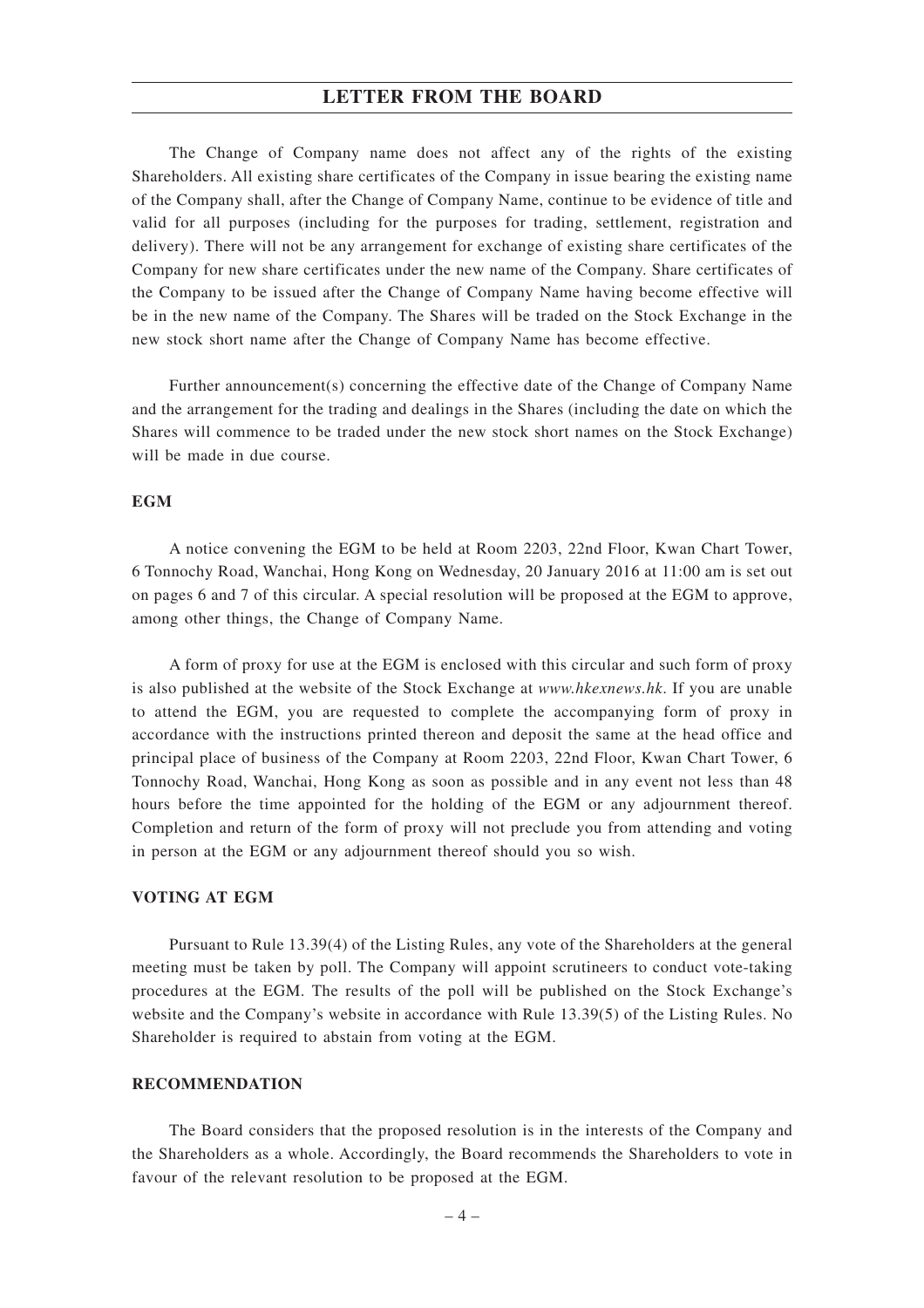## **LETTER FROM THE BOARD**

### **RESPONSIBILITY STATEMENT**

This circular includes particulars given in compliance with the Listing Rules for the purpose of giving information with regard to the Company. The Directors collectively and individually accept full responsibility for the accuracy of the information contained in this circular and confirm, having made all reasonable enquiries, that to the best of their knowledge and belief, there are no other facts the omission of which would make any statement herein misleading.

> Yours faithfully, For and on behalf of the Board of **PME Group Limited Lai Ka Fai** *Executive Director*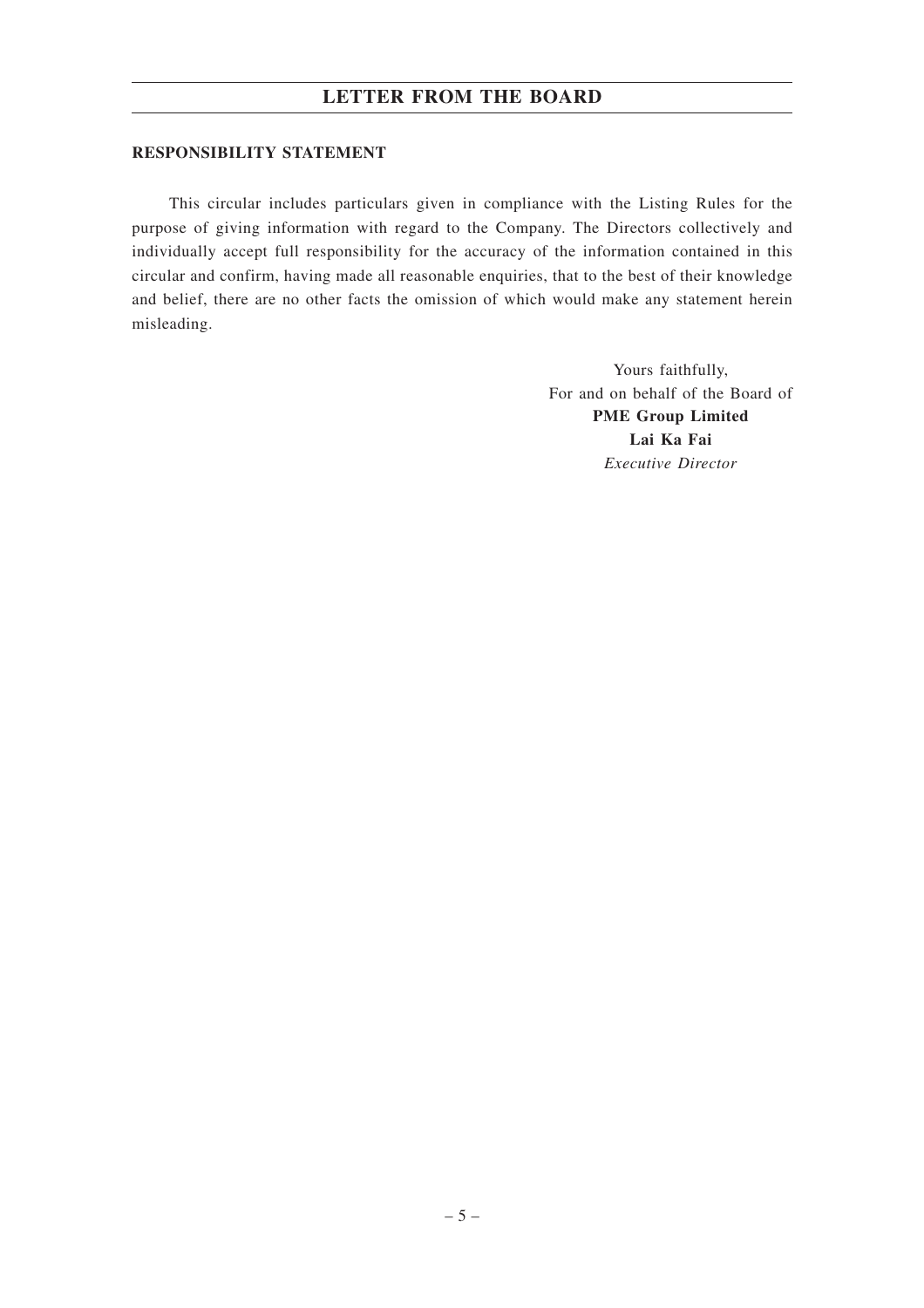# **PME GROUP LIMITED** Iel ------ ---- --- -------- ---<br>必 美 宜 集 團 有 眼 公 司\*

(incorporated in the Cayman Islands with limited liability) (Stock Code: 379)

## **NOTICE OF EXTRAORDINARY GENERAL MEETING**

**NOTICE IS HEREBY GIVEN** that an extraordinary general meeting ("**EGM**") of PME Group Limited (the "**Company**") will be held at Room 2203, 22nd Floor, Kwan Chart Tower, 6 Tonnochy Road, Wanchai, Hong Kong on Wednesday, 20 January 2016 at 11:00 am for the purpose of considering and, if thought fit, passing the following resolution as special resolution:

## **SPECIAL RESOLUTION**

"**THAT** subject to the approval of the Registrar of Companies in the Cayman Islands, the English name of the Company be changed from "PME Group Limited" to "China Ever Grand Financial Leasing Group Co., Ltd." and the Chinese name "中國恒嘉融資租賃集團有限公司" be registered as the secondary name of the Company to replace "必美宜集團有限公司", which was adopted for identification purpose only, and the directors of the Company be and are hereby authorized to do all such acts and things and execute all such documents and make all such arrangements as they shall, in their absolute discretion, consider necessary or expedient in connection with the implementation of or giving effect to any of the foregoing and the transactions contemplated thereunder."

> By order of the Board of **PME Group Limited Lai Ka Fai** *Executive Director*

Hong Kong, 29 December 2015

*Registered office:* Cricket Square Hutchins Drive P.O. Box 2681 Grand Cayman KY1-1111 Cayman Islands

*Head office and principal place of business:* Room 2203, 22nd Floor Kwan Chart Tower 6 Tonnochy Road Wanchai, Hong Kong

 $For$  *identification purpose only*